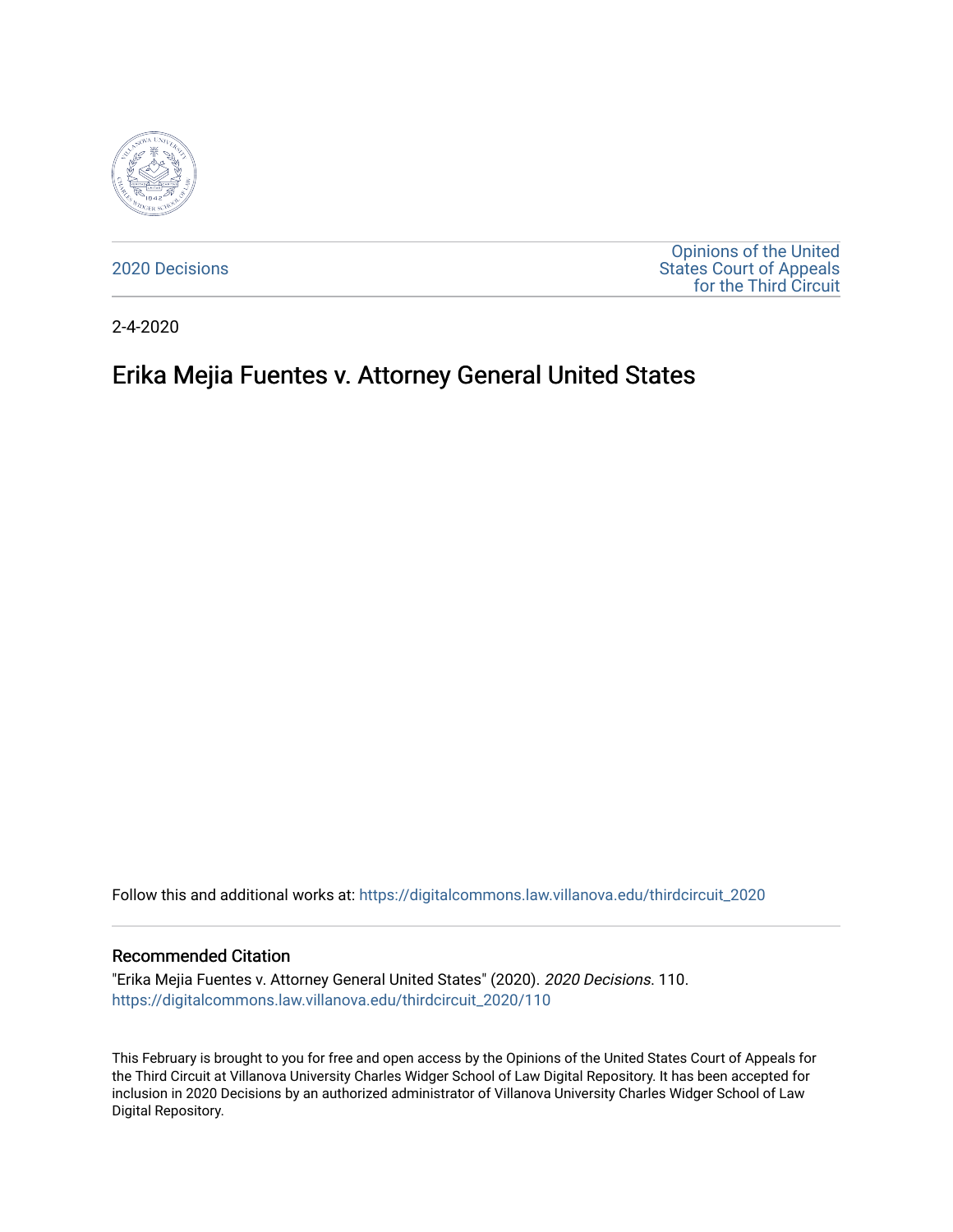### **NOT PRECEDENTIAL**

## UNITED STATES COURT OF APPEALS FOR THE THIRD CIRCUIT

\_\_\_\_\_\_\_\_\_\_\_\_\_\_\_

No. 19-2269 \_\_\_\_\_\_\_\_\_\_\_\_\_\_\_

## ERIKA NATHALIE MEJIA FUENTES, Petitioner

v.

ATTORNEY GENERAL UNITED STATES OF AMERICA, Respondent

\_\_\_\_\_\_\_\_\_\_\_\_\_\_\_

On Petition for Review of a Decision of the United States Department of Justice Board of Immigration Appeals (A206-315-011) Immigration Judge: Shifra Rubin

Submitted Under Third Circuit L.A.R. 34.1(a) on January 30, 2020

\_\_\_\_\_\_\_\_\_\_\_\_\_\_\_

Before: CHAGARES, RESTREPO, and BIBAS, *Circuit Judges*

(Filed: February 4, 2020) \_\_\_\_\_\_\_\_\_\_\_\_\_\_\_

> OPINION\* \_\_\_\_\_\_\_\_\_\_\_\_\_\_\_

 $\overline{a}$ 

<sup>\*</sup> This disposition is not an opinion of the full Court and, under I.O.P. 5.7, is not binding precedent.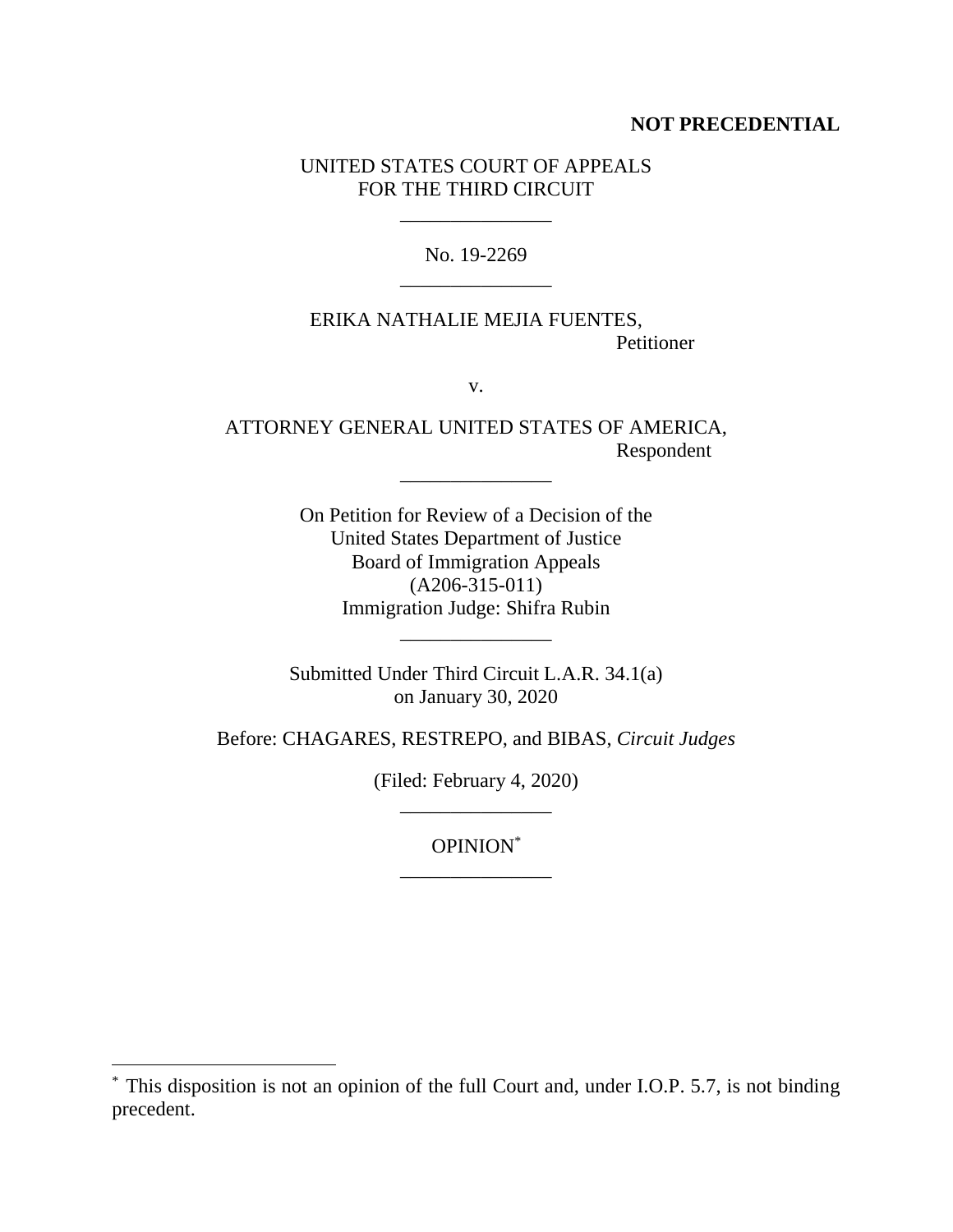#### BIBAS, *Circuit Judge*.

Erika Nathalie Mejia Fuentes, a native and citizen of El Salvador, seeks asylum, withholding of removal, and protection under the Convention Against Torture. The immigration judge found her credible but denied all relief and ordered her removal. The Board of Immigration Appeals adopted that decision in full, so we review the immigration judge's decision. *Abdulai v. Ashcroft*, 239 F.3d 542, 549 n.2 (3d Cir. 2001). The immigration judge had jurisdiction under 8 C.F.R. § 1240.1(a), and the Board had jurisdiction under 8 C.F.R. §1003.1(b)(3). We have jurisdiction under 8 U.S.C. §1252(a).

To overturn the immigration judge's dispositive findings of fact, "we must find that the evidence not only *supports* [a contrary] conclusion, but *compels* it." *INS v. Elias-Zacarias*, 502 U.S. 478, 481 n.1 (1992) (emphases in original); *see* 8 U.S.C. §1252(b)(4)(B). But the immigration judge's factual findings were supported by the record, and Mejia does not challenge several of the grounds for denying her claim. So we will deny her petition for review.

Mejia seeks asylum and withholding of removal as a member of a particular social group: "Family members of MS-13," a violent gang in El Salvador. Pet'r Br. 3. The immigration judge found that her proposed group did not qualify as a "particular social group" under 8 U.S.C. §1101(a)(42)(A) because it lacked particularity and social visibility. We need not review that finding, because the immigration judge also found (1) that Mejia did not show past persecution; (2) that any past harm was not *because of* her familial relationship to a gang member; and (3) that while Mejia subjectively feared future harm, her fear was not objectively reasonable and was speculative. Each of these findings is supported by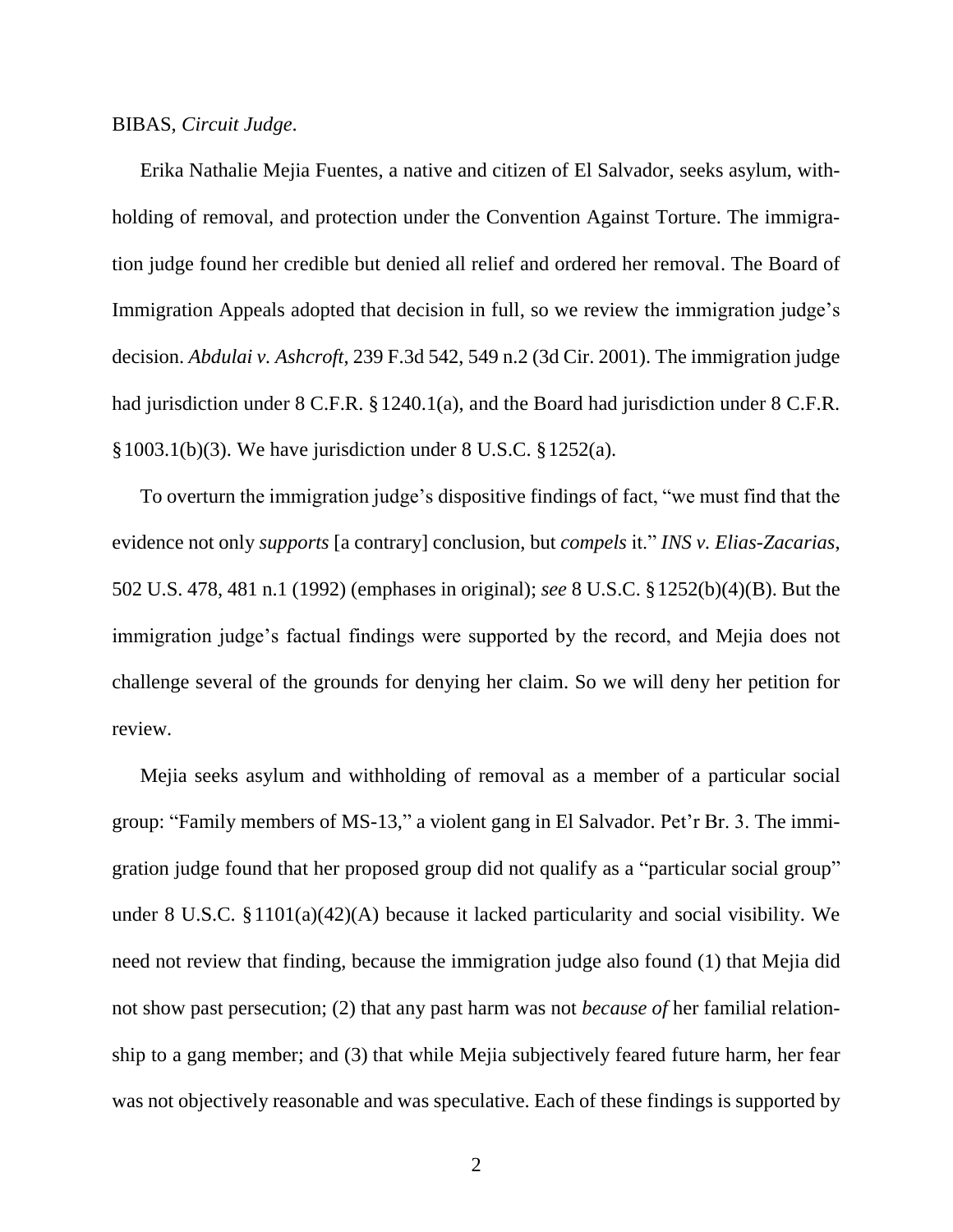the record, and Mejia cites no record evidence to the contrary. Collectively, these three findings dispose of her petition.

First, any past harm did not amount to persecution. True, Mejia was robbed "about three" times by gang members. AR 147. And her cousin Sofia, a gang member, once walked by Mejia menacingly with a knife under her shirt. Mejia later heard that Sofia had wanted to stab her as she walked by, though she did not. The immigration judge reasonably found that these sporadic events did not clear the high bar of persecution. *See Ambartsoumian v. Ashcroft*, 388 F.3d 85, 93 (3d Cir. 2004). In any event, Mejia cites no contrary evidence and does not challenge this finding.

Second, any past harm was not *because of* Mejia's familial relationship to a gang member. She testified that the robbers targeted her because she was wearing a shirt that promoted her perfume company, signaling that she had money. During her credible-fear interview, she testified that "the only reason" for her cousin Sofia's threats was Sofia's "jealousy" of Mejia's education, employment, and more privileged upbringing. AR 312–13. The immigration judge reasonably found that any targeting was "because of personal disputes rather than [Mejia's] membership in any particular social group." AR 44. Mejia cites no contrary evidence and does not challenge this finding either. Indeed, in her brief before the Board, her lawyer conceded that Mejia's "persecution may not have been 'on account of' her family relationship" with Sofia. AR 8. That is enough to deny her claims for asylum and withholding of removal.

Third, Mejia's sincere fear of future harm was not objectively reasonable. Her cousin intimidated her only once and has not tried to contact her for more than five years. And her